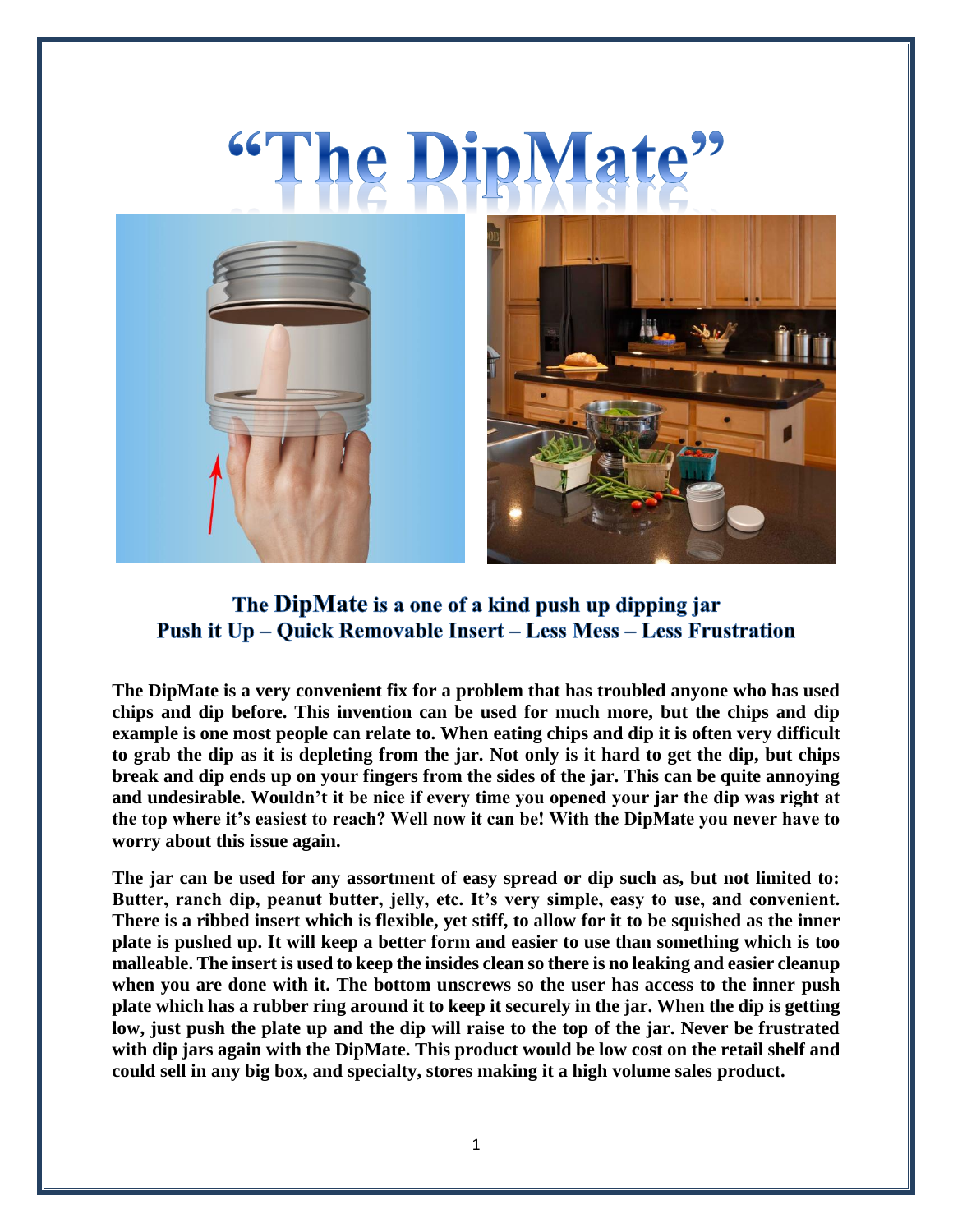

 **The inventor, William White Lives in Location city/state and had an idea for a better way to access dip while eating. William contacted the Mars Rising Network and had a provisional and design patent application filed and had the invention designed properly so that he may see success with this great idea and turn it into a real product. He is actively seeking a company that would have an interest in licensing the product for a royalty.**



#### **Patent Ability & Engineering**

**A provisional and design patent application has been filed as of September 2016. The Patent Search was performed by The Mars Rising Network and revealed nothing similar and that a granted patent could be obtained because of the unique design and functionality of the device as compared to other known devices.** 

#### **The Market**

 **The Domestic Market is very large to say the least. This product would sell in approximately 150,000 retail stores in the USA and throughout the international market.**

 **The retail price would be from \$4.99 to \$14.99. The wholesale amount would be from \$3.00 to \$7.00 and the cost to manufacture would be from \$1.00 to \$3.00. The costs are an estimate of course ranging from USA or overseas manufacturing and distribution.**